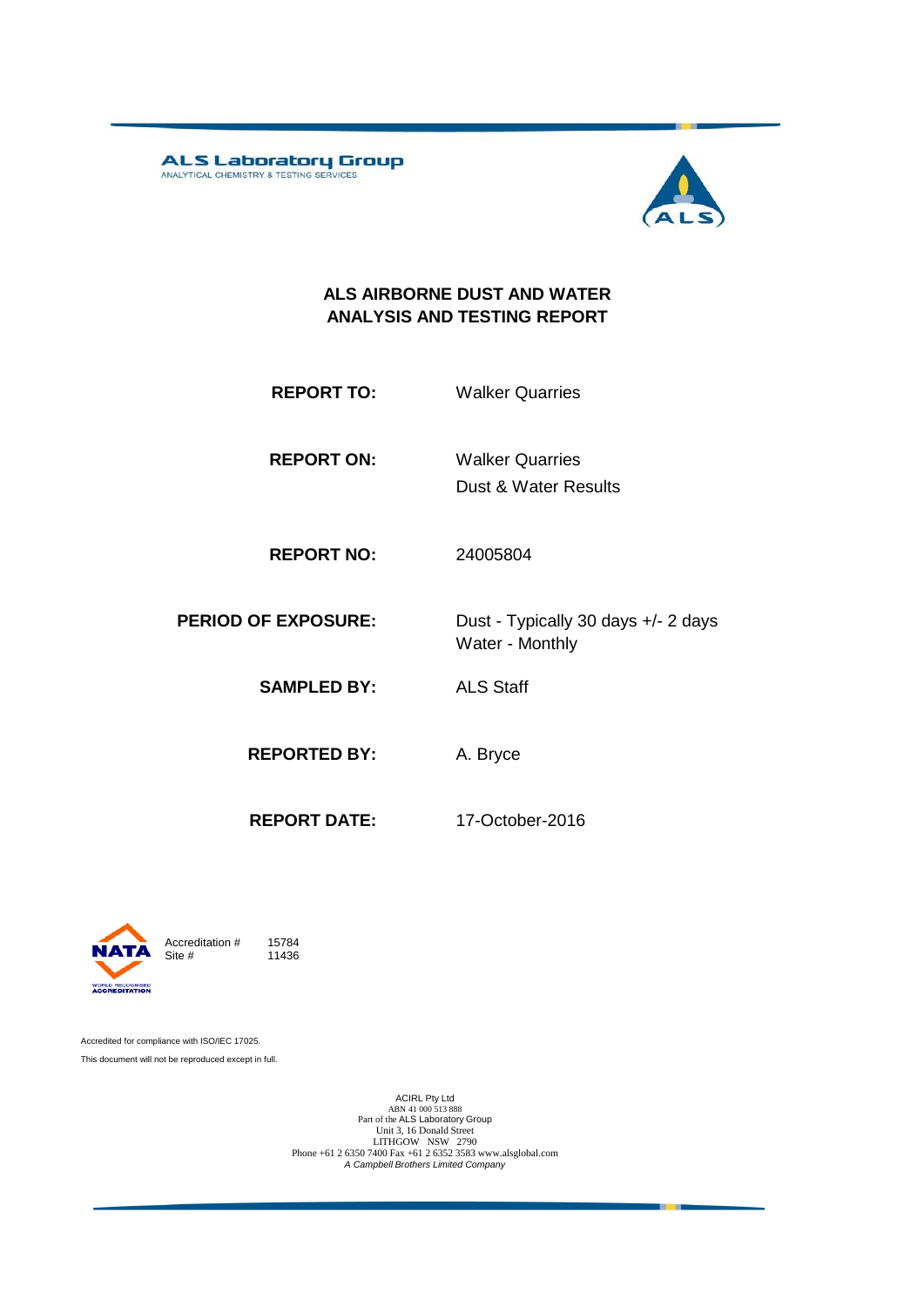# **ALS AIRBORNE DUST ANALYSIS AND TESTING REPORT**



## **WALKER QUARRY**

| Month          |  |  |  |
|----------------|--|--|--|
| Date Replaced  |  |  |  |
| Date Collected |  |  |  |

Oct-16 9/09/2016 7/10/2016

### **DUST DEPOSITION RESULTS**

(g/m²/month)

| <b>GAUGE NO.</b> | <b>INSOLUBLE SOLIDS</b> | <i><b>*COMBUSTIBLE MATTER</b></i> | **ASH |
|------------------|-------------------------|-----------------------------------|-------|
| <b>DG#1</b>      | 0.5                     | 0.5                               | < 0.1 |
| <b>DG#2</b>      | 0.8                     | 0.8                               | < 0.1 |
| DG#3             | 1.4                     | 0.9                               | 0.5   |
| DG#4             | 0.4                     | 0.3                               | 0.1   |

No. of days exposed: 28

\* Result Calculated \*\* Incombustible Matter Analysed in accordance with AS3580.10.1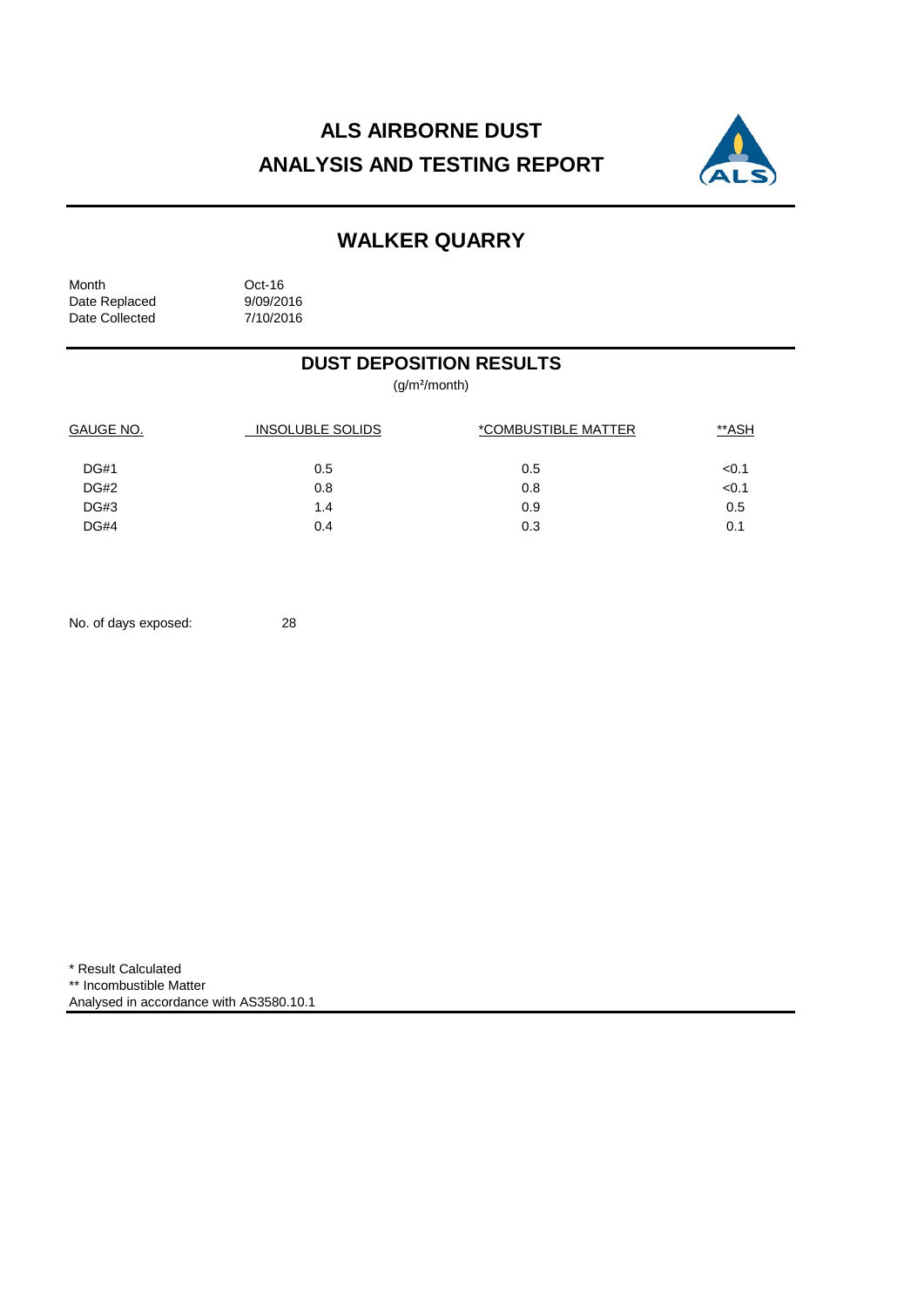# **ALS AIRBORNE DUST ANALYSIS AND TESTING REPORT**



### **WALKER QUARRY**

Month Oct-16<br>Date Replaced 8/08/2016 Date Replaced 8/08/2016<br>Date Collected 9/09/2016 Date Collected

#### **DUST GAUGE OBSERVATION**

| <b>GAUGE</b> | <b>ANALYSIS OBSERVATIONS</b>                                                       |  |  |  |
|--------------|------------------------------------------------------------------------------------|--|--|--|
| <b>DG#1</b>  | Clear, insects, organic matter, fine brown dust & coarse brown<br>ldust            |  |  |  |
| <b>DG#2</b>  | Clear, organic matter, fine brown/green dust & coarse<br> brown/black dust         |  |  |  |
| <b>DG#3</b>  | Clear, organic matter, fine brown/green dust & coarse<br>brown/green dust          |  |  |  |
| <b>DG#4</b>  | Clear, insects, organic matter, fine brown/green dust & coarse<br>brown/black dust |  |  |  |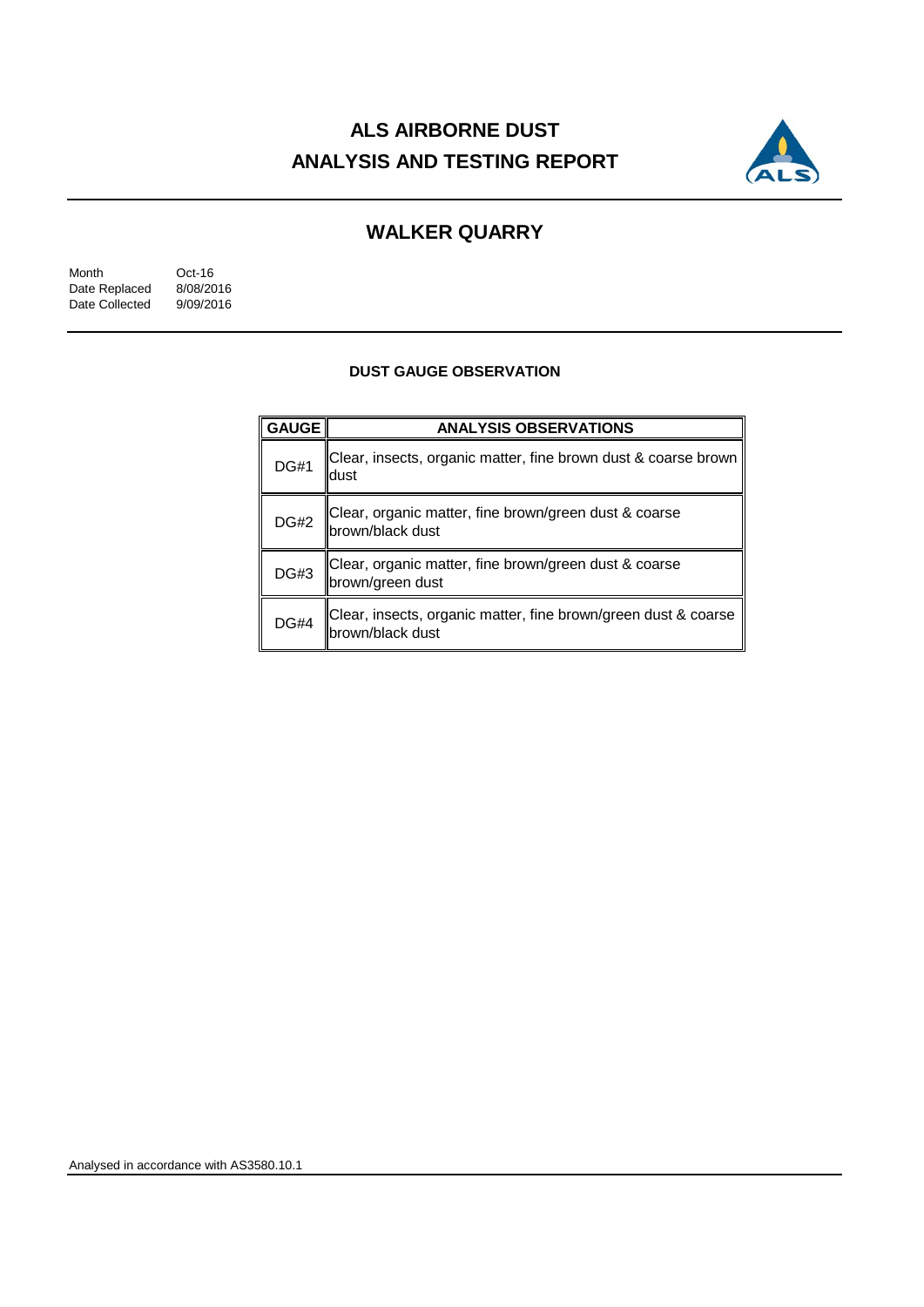## **ALS WATER ANALYSIS AND TESTING REPORT**



|                                                 | <b>Units</b> |                            |                  |  |
|-------------------------------------------------|--------------|----------------------------|------------------|--|
| ALS Sydney Report No.                           |              | ES1622738                  |                  |  |
| Date of Sample                                  |              | 7/10/2016                  |                  |  |
| <b>Site Reference</b>                           |              | Cox's U/S<br>Cox's D/S     |                  |  |
| <b>Site Reference</b>                           |              | SD <sub>3</sub>            | SD <sub>4</sub>  |  |
| Sampled by                                      |              | J. Thurtell & D. Shawcross |                  |  |
| <b>General Comments/</b><br><b>Observations</b> |              | Clear, High Flow           | Clear, High Flow |  |
| Time                                            | 24 Hr        | 9:50                       | 10:25            |  |
| Temperature                                     | $^{\circ}C$  | 13.9                       | 13.5             |  |
| pH                                              | pH Unit      | 7.50                       | 8.14             |  |
| <b>Electrical Conductivity</b>                  | $\mu$ S/cm   | 614                        | 513              |  |
| <b>Total Suspended Solids</b>                   | mg/L         | $5$                        | $5$              |  |
| Sulphur Sulphate (SO4)                          | mg/L         | 111                        | 91               |  |
| <b>Dissolved Metals by ICP-MS</b>               |              |                            |                  |  |
| Manganese                                       | mg/L         | 0.061                      | 0.019            |  |
| Iron                                            | mg/L         | 0.12                       | 0.13             |  |
| Oil & Grease                                    | mg/L         | $5$                        | $5$              |  |

## **WALKER QUARRY**